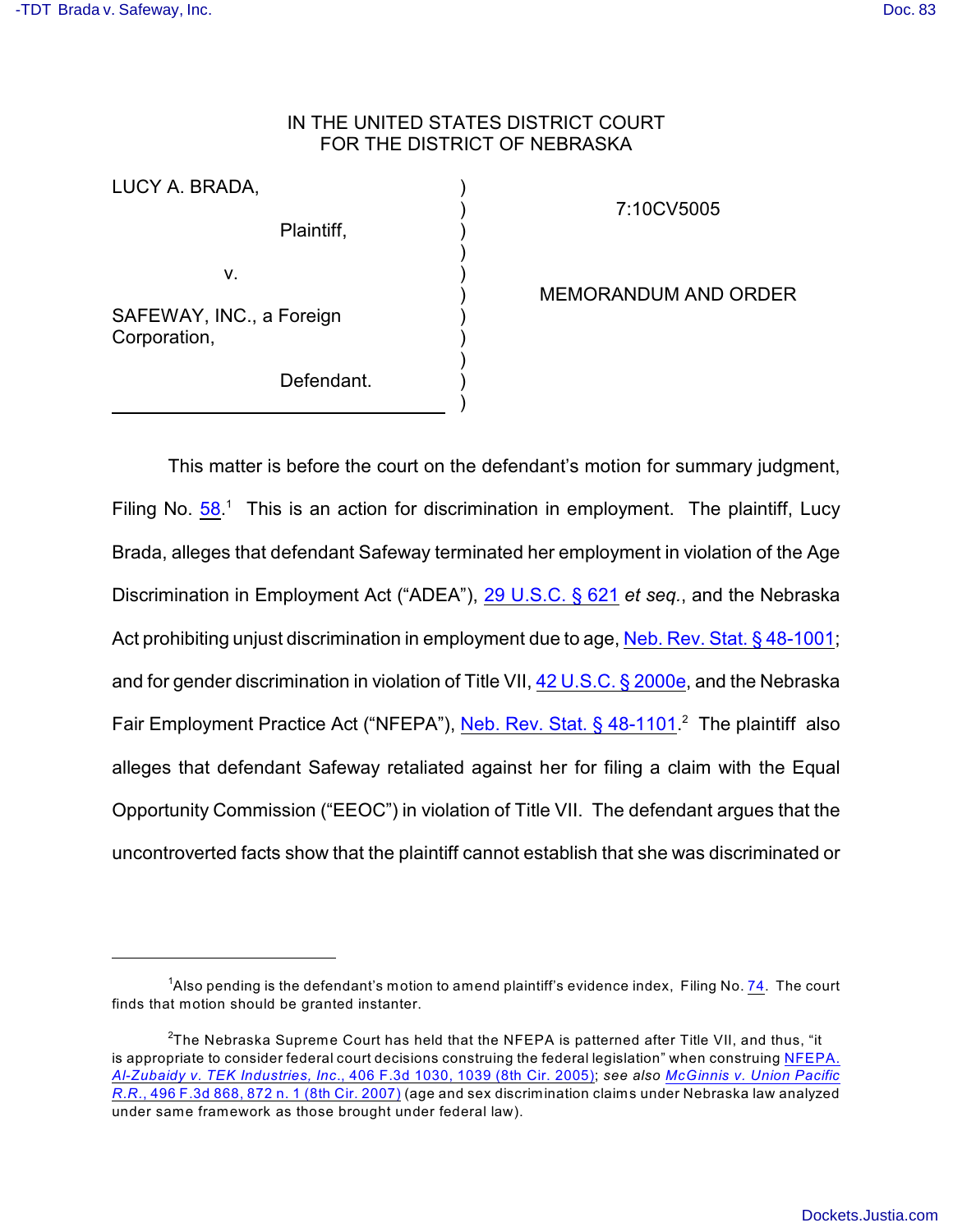retaliated against and that she has not presented evidence sufficient to establish a prima facie case of age discrimination or of retaliation.

## **STANDARD OF REVIEW**

On a motion for summary judgment, the question before the court is whether the record, when viewed in the light most favorable to the nonmoving party, shows that there is no genuine issue as to any material fact and that the moving party is entitled to judgment as a matter of law. Fed. R. Civ. P. 56(c); *[Woods v. DaimlerChrysler Corp.](http://www.westlaw.com/find/default.wl?rs=CLWP3.0&vr=2.0&cite=409+F.3d+984)*, 409 F.3d 984, [990 \(8th Cir. 2005\)](http://www.westlaw.com/find/default.wl?rs=CLWP3.0&vr=2.0&cite=409+F.3d+984). "Where unresolved issues are primarily legal rather than factual, summary judgment is particularly appropriate." *[Mansker v. TMG Life Ins. Co.](http://www.westlaw.com/find/default.wl?rs=CLWP3.0&vr=2.0&cite=54+F.3d+1322)*, 54 F.3d [1322, 1326 \(8th Cir. 1995\)](http://www.westlaw.com/find/default.wl?rs=CLWP3.0&vr=2.0&cite=54+F.3d+1322). The burden of establishing the nonexistence of any genuine issue of material fact is on the moving party. Fed. R. Civ. P. 56(c); *[Adickes v. S.H. Kress](http://www.westlaw.com/find/default.wl?rs=CLWP3.0&vr=2.0&cite=398+U.S.+144) & Co.,* [398 U.S. 144, 157 \(1970\)](http://www.westlaw.com/find/default.wl?rs=CLWP3.0&vr=2.0&cite=398+U.S.+144). "The movant 'bears the initial responsibility of informing the district court of the basis for its motion, and must identify 'those portions of [the record] which it believes demonstrate the absence of a genuine issue of material fact." *[Torgerson v. City of Rochester,](http://www.westlaw.com/find/default.wl?rs=CLWP3.0&vr=2.0&cite=2011+WL+2135636)* — F.3d —, —, 2011 WL 2135636, \*8 (8th Cir. June 1, [2011\) \(en banc\)](http://www.westlaw.com/find/default.wl?rs=CLWP3.0&vr=2.0&cite=2011+WL+2135636) (quoting *Celotex Corp. v. Catrett*[, 477 U.S. 317, 323 \(1986\)](http://www.westlaw.com/find/default.wl?rs=CLWP3.0&vr=2.0&cite=477+U.S.+317)). If the movant does so, "the nonmovant must respond by submitting evidentiary materials that set out 'specific facts showing that there is a genuine issue for trial.'" *Id.* ( quoting *[Celotex](http://www.westlaw.com/find/default.wl?rs=CLWP3.0&vr=2.0&cite=477+U.S.+324)*, 477 [U.S. at 324](http://www.westlaw.com/find/default.wl?rs=CLWP3.0&vr=2.0&cite=477+U.S.+324)). On a motion for summary judgment, the "'facts must be viewed in the light most favorable to the nonmoving party only if there is a genuine dispute as to those facts.'" *Id.* (quoting *Ricci v. DeStefano*[, — U.S. —, —, 129 S. Ct. 2658, 2677 \(2009\)](http://www.westlaw.com/find/default.wl?rs=CLWP3.0&vr=2.0&cite=129+S.Ct.+2658)). Credibility determinations, the weighing of the evidence, and the drawing of legitimate inferences from the facts are jury functions, not those of a judge. *Id.* The nonmoving party "'must do more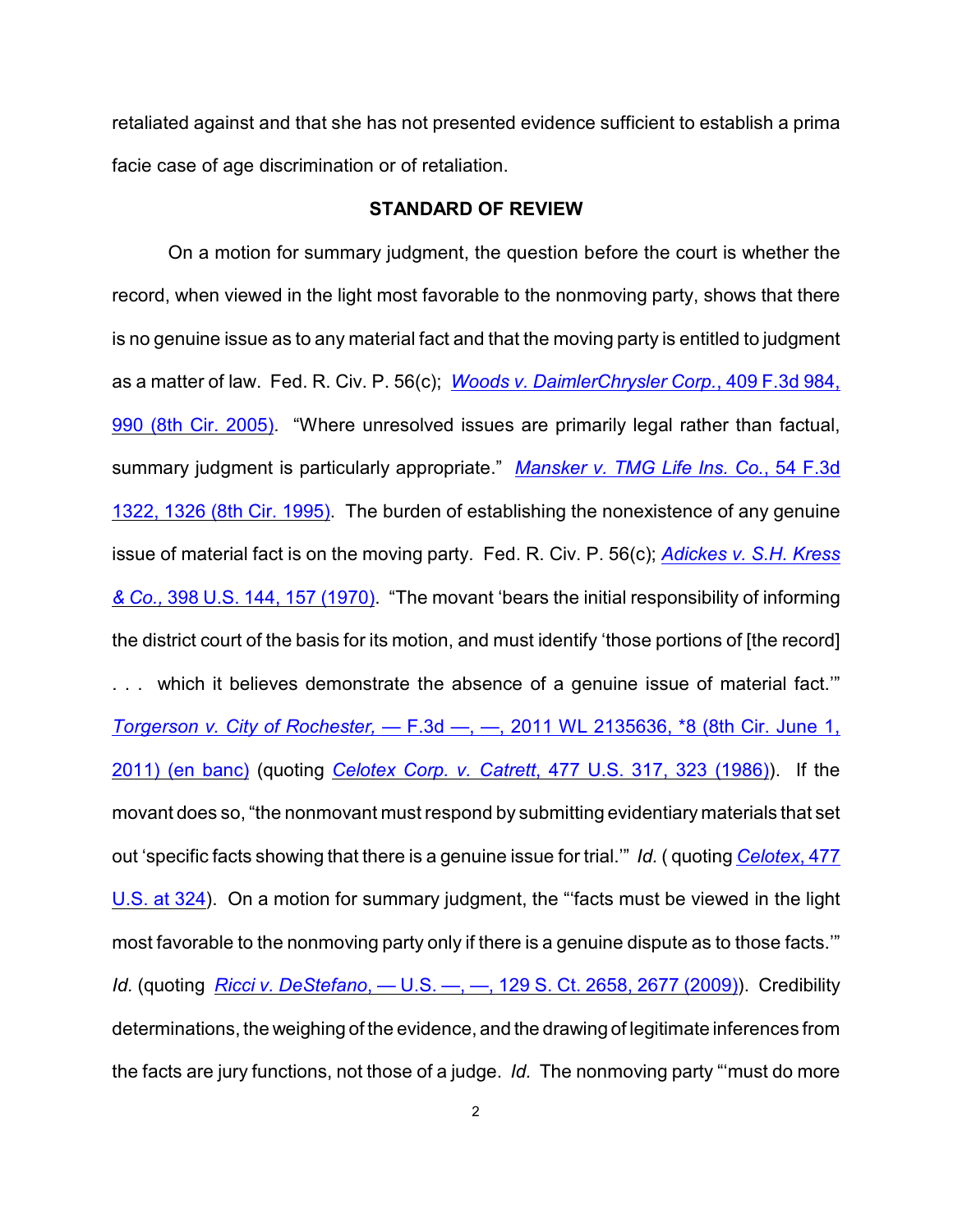than simply show that there is some metaphysical doubt as to the material facts,' and must come forward with 'specific facts showing that there is a genuine issue for trial.'" *Id.* (quoting *[Matsushita Elec. Indus. Co. v. Zenith Radio Corp.](http://www.westlaw.com/find/default.wl?rs=CLWP3.0&vr=2.0&cite=475+U.S.+574)*, 475 U.S. 574, 586–87 (1986)). Where the record taken as a whole could not lead a rational trier of fact to find for the nonmoving party, there is no genuine issue for trial. *Id.*

There is no "discrimination case exception" to the application of summary judgment, which is a useful pretrial tool to determine whether any case, including one alleging discrimination, merits a trial. *Torgerson,* slip op. at 14 (quoting *[Fercello v. County of](http://www.westlaw.com/find/default.wl?rs=CLWP3.0&vr=2.0&cite=612+F.3d+1069) Ramsey*[, 612 F.3d 1069, 1077 \(8th Cir. 2010\)](http://www.westlaw.com/find/default.wl?rs=CLWP3.0&vr=2.0&cite=612+F.3d+1069)). Nevertheless, "[a]t the summary judgment stage, the court should not weigh the evidence, make credibility determinations, or attempt to determine the truth of the matter." *[Anderson v. Liberty Lobby Inc.](http://www.westlaw.com/find/default.wl?rs=CLWP3.0&vr=2.0&cite=477+U.S.+242)*, 477 U.S. 242, 249 [\(1986\)](http://www.westlaw.com/find/default.wl?rs=CLWP3.0&vr=2.0&cite=477+U.S.+242). The court's function is to determine whether a dispute about a material fact is genuine, that is, whether a reasonable jury could return a verdict for the nonmoving party based on the evidence. *Id.* at 248. To be material, a fact "must affect the outcome of the lawsuit under governing law." *Id.* "The evidence of the non-movant is to be believed, and all justifiable inferences are to be drawn in [the nonmoving party's favor]." *Id.* at 255. "If reasonable minds could differ as to the import of the evidence," summary judgment is inappropriate. *Id.* at 250.

Although "summary judgment must be used with caution in discrimination cases due to the fact-specific nature of each case, it nonetheless may be proper 'when a plaintiff fails to establish a factual dispute on an essential element of [the] case.'" *[Mershon v. St. Louis](http://www.westlaw.com/find/default.wl?rs=CLWP3.0&vr=2.0&cite=442+F.3d+1069) Univ.*[, 442 F.3d 1069, 1073-74 \(8th Cir. 2006\)](http://www.westlaw.com/find/default.wl?rs=CLWP3.0&vr=2.0&cite=442+F.3d+1069) (quoting *[Simpson v. Des Moines Water](http://www.westlaw.com/find/default.wl?rs=CLWP3.0&vr=2.0&cite=425+F.3d+538) Works,* [425 F.3d 538, 542 \(8th Cir. 2005\)](http://www.westlaw.com/find/default.wl?rs=CLWP3.0&vr=2.0&cite=425+F.3d+538)). No separate summary judgment standard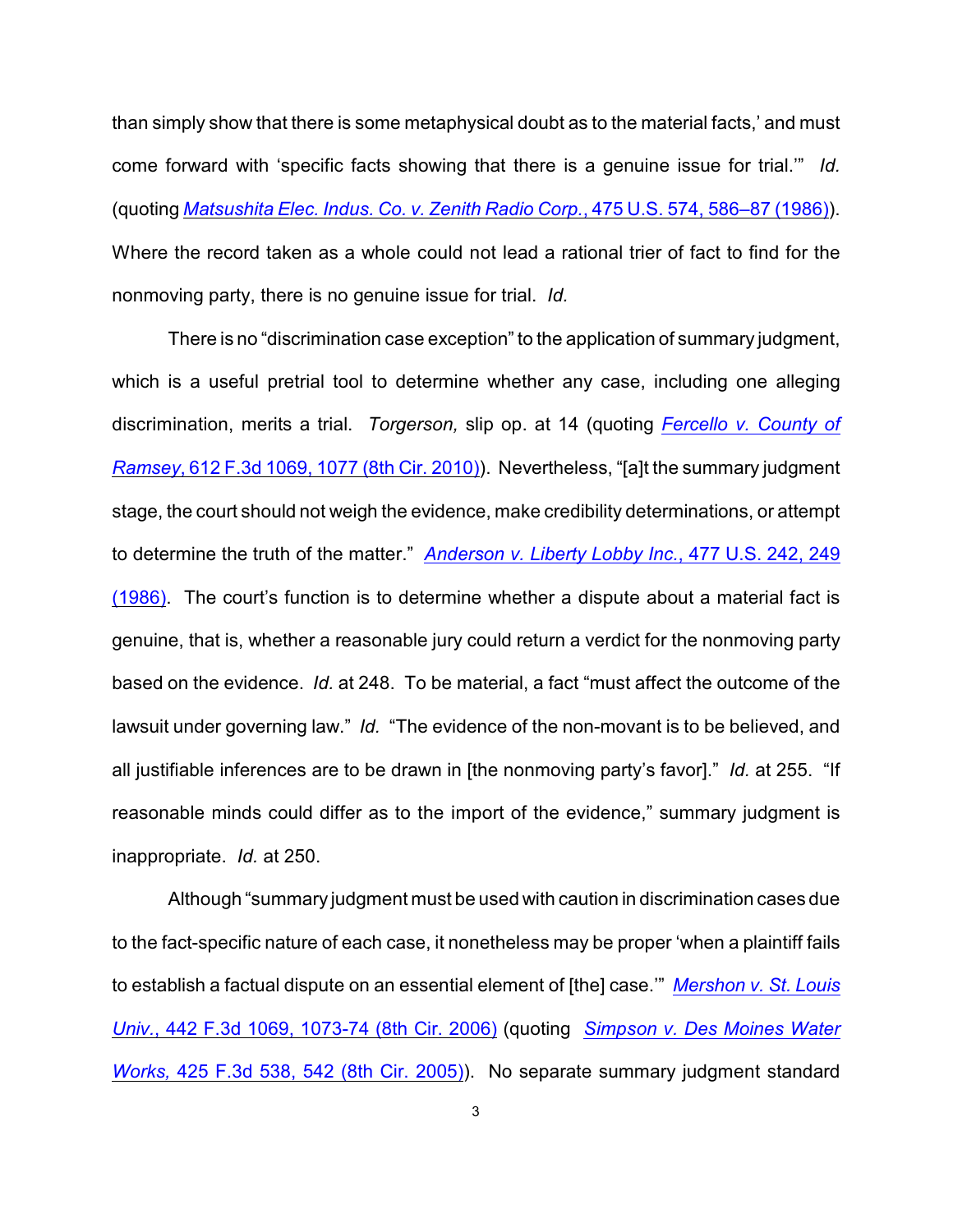exists for discrimination or retaliation cases and such cases are not immune from summary judgment. *Wallace*, 442 [F.3d at 1118](http://www.westlaw.com/find/default.wl?rs=CLWP3.0&vr=2.0&cite=442+F.3d+1118); *Berg v. Norand Corp.*[, 169 F.3d 1140, 1144 \(8th Cir.](http://www.westlaw.com/find/default.wl?rs=CLWP3.0&vr=2.0&cite=169+F.3d+1140) [1999\)](http://www.westlaw.com/find/default.wl?rs=CLWP3.0&vr=2.0&cite=169+F.3d+1140).

## **BACKGROUND**

Ms. Brada worked for Safeway for six months in Colorado Springs in 1977, followed by five years in Vail, Colorado, and for the next nine years she worked at times at various different Safeway stores. In 2008 she began working at Safeway in Scottsbluff, Nebraska. She was 60 years old at the time Safeway hired her in Scottsbluff as a courtesy clerk, and she later became a food clerk. While working in Scottsbluff, there is no disagreement that Ms. Brada began to date the store's second assistant manager, $3$  Jim Fertig, and later they moved in together. The Human Resources Department received an anonymous phone call regarding the relationship between the two employees.

There is no dispute that Safeway has a policy concerning romantic relationships between managers and subordinates. Filing No. [60](http://ecf.ned.uscourts.gov/doc1/11302223030), Attach. 6, romantic relationship policy. The Safeway employees must report the involvement and the policy clearly states that "[o]ne option that will not be considered is to leave two employees who are romantically involved in positions where the direct or indirect reporting relationship is maintained." *Id*. at Page ID # 264. Ms. Jennifer Johnston, who temporarily filled in for Cory Land who was on maternity leave from Human Relations, spoke with the district manager, Brad Lundstrom, and informed him about the phone call. Mr. Lundstrom spoke to Mr. Fertig. Mr. Fertig, according to Mr. Lundstrom, indicated it would not be a problem as Ms. Brada

 ${}^{3}$ Safeway did not have a first assistant manager at this time.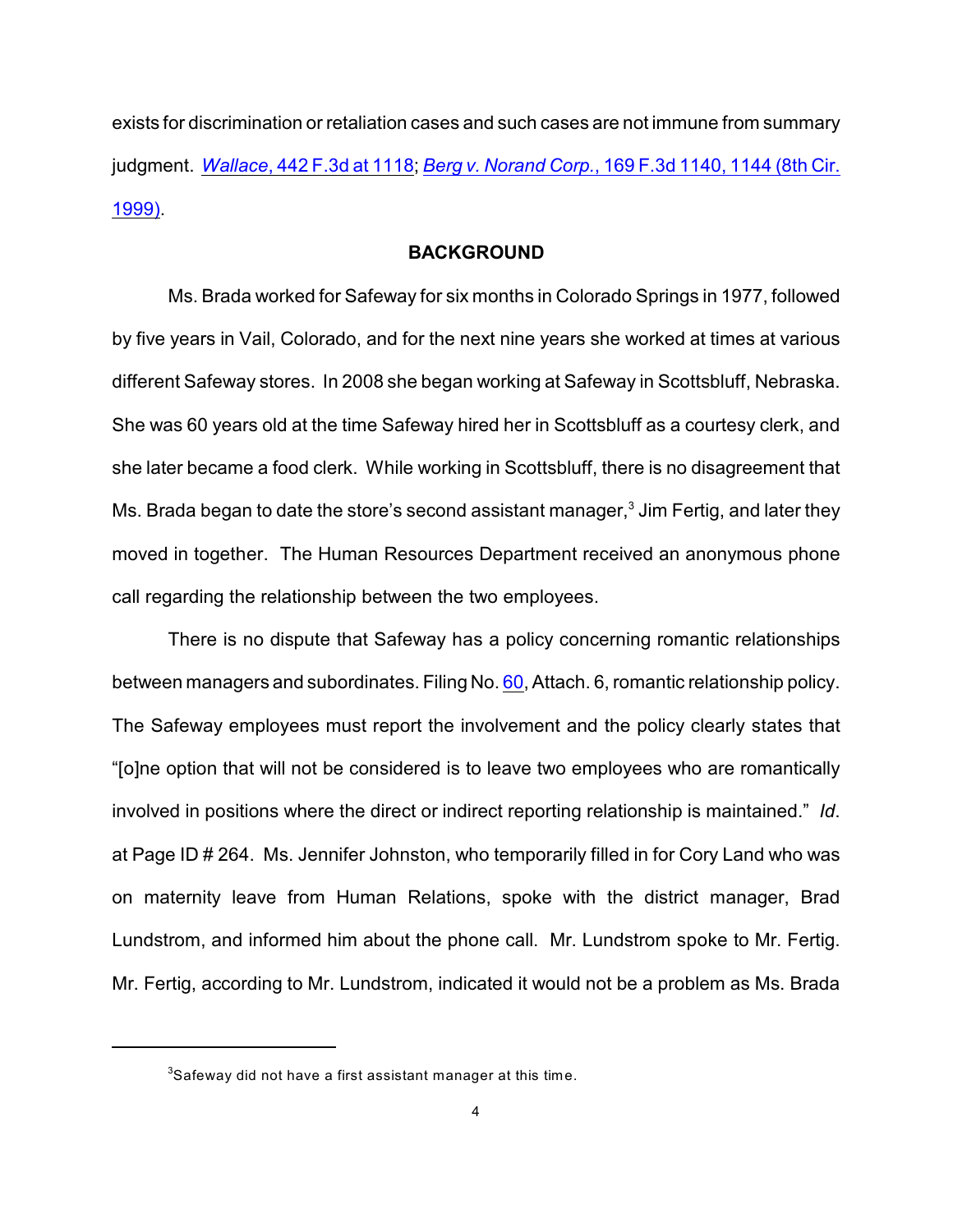was seeking other employment. Mr. Fertig does not recall this conversation. However, Mr. Lundstrom conveyed to Ms. Johnston that he had discussed the situation with Mr. Fertig who indicated that Ms. Brada was looking for other employment. Time passed and Ms. Brada still remained. Ms. Johnston allegedly followed up with another supervisor and was informed that Ms. Brada had several interviews. Still, a few weeks later, Ms. Brada continued working at Safeway. Ms. Johnston then spoke to Ms. Brada who asked for a copy of the romantic relationship policy. Safeway provided a copy to her. Ms. Johnston informed Ms. Brada that she had agreed to leave and gave her until July 12, 2008, to find other employment. At this point three months had passed. Thereafter, Mr. Fertig notified Human Resources that he wished to be demoted. He was allegedly told that would end the conflict. Ms. Brada then resigned her employment, and Mr. Fertig did not step down from his position. There is no dispute that Ms. Brada and Mr. Fertig violated the store policy.

At this same time the store did not have a first assistant manager. Safeway contends that it typically hires persons for that position who want to become a store manager and who are willing to undergo the retail leadership development program which lasts approximately six months and costs Safeway about \$50,000 to \$60,000. Such person must be willing to relocate to another store to train. Safeway placed a graduate of the leadership development program who wanted to become a manager in that first assistant manager position. Safeway contends that Mr. Fertig did not want to be a manager and was not willing to relocate to another store. Because Safeway contends the store could not support two assistant managers, it demoted Mr. Fertig to head clerk. Ms. Brada disagrees with this contention, and she argues that Safeway was advertising at that

5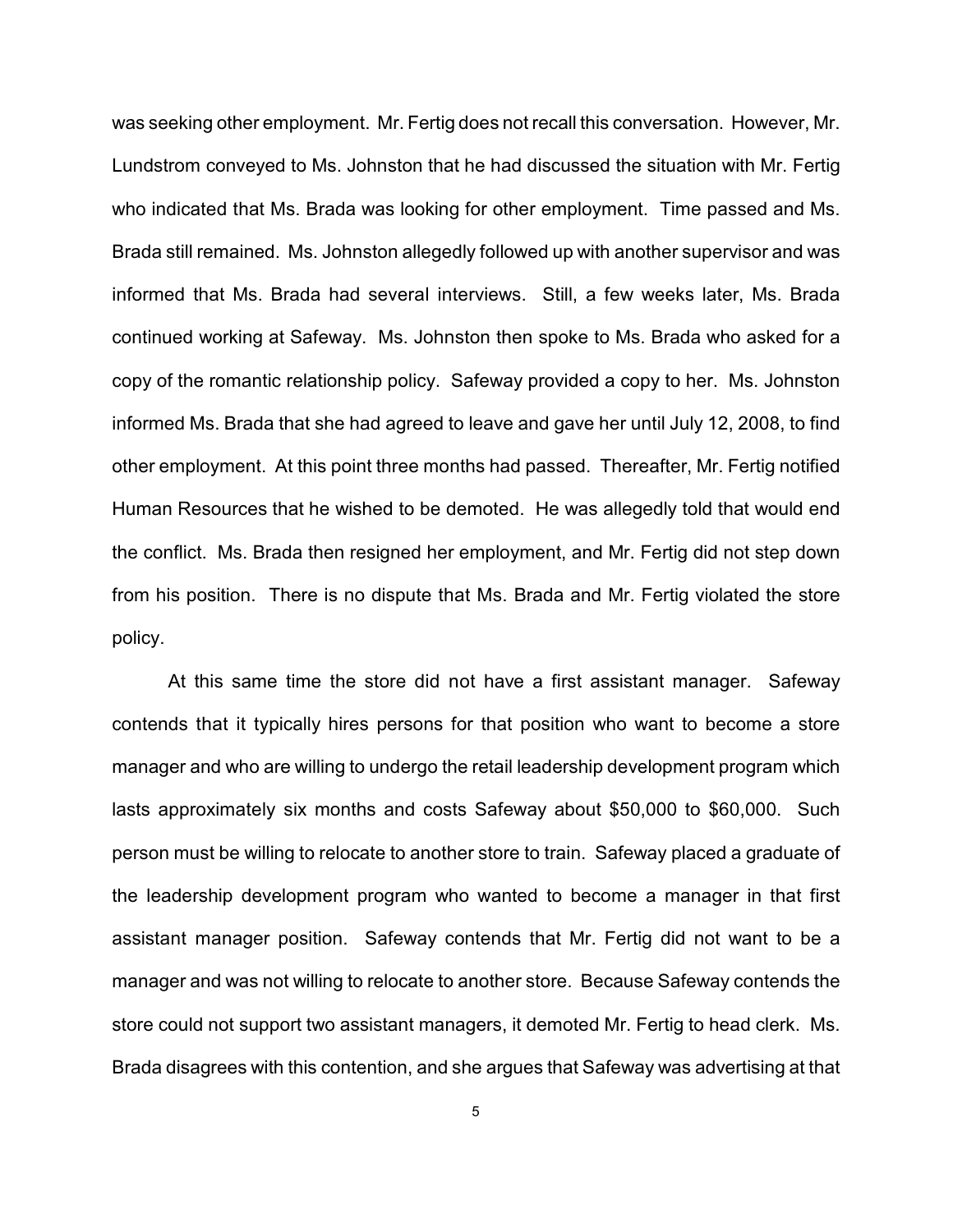time for a second assistant manager. According to management at Safeway, Mr. Fertig seemed happy that he would have evenings and weekends off and said he would try it. Mr. Fertig, shortly thereafter, was promoted to produce department manager. Mr. Fertig disagrees that he was happy about the changes.

Following Mr. Fertig's demotion, Safeway made an unconditional offer to reinstate Ms. Brada which would include her seniority rights and benefits. She declined the offer, indicating she felt that Safeway would find another reason to fire her and that she would be uncomfortable with whomever reported her to Human Relations.

#### **DISCUSSION**

#### *A. Age Discrimination*

The ADEA protects individuals over forty and prohibits an employer from "fail[ing] or refus[ing] to hire or . . . discharg[ing] any individual or otherwise discriminat[ing] against any individual with respect to his compensation, terms, conditions, or privileges of employment, because of such individual's age." [29 U.S.C. § 623\(a\)](http://www.westlaw.com/find/default.wl?rs=CLWP3.0&vr=2.0&cite=29+USCA+s+623%28a%29). Generally speaking, under the *McDonnell Douglas* framework, a plaintiff may establish a prima facie case of age discrimination with a showing that (1) she is over forty; (2) she was qualified for the position; (3) she suffered an adverse employment action; and (4) similarly-situated employees outside the class were treated more favorably. *[McDonnell Douglas Corp. v.](http://www.westlaw.com/find/default.wl?rs=CLWP3.0&vr=2.0&cite=411+U.S.+792) Green*[, 411 U.S. 792 \(1973\)](http://www.westlaw.com/find/default.wl?rs=CLWP3.0&vr=2.0&cite=411+U.S.+792) and *[Texas Dep't of Community Affairs v. Burdine](http://www.westlaw.com/find/default.wl?rs=CLWP3.0&vr=2.0&cite=450+U.S.+248)*, 450 U.S. [248 \(1981\)](http://www.westlaw.com/find/default.wl?rs=CLWP3.0&vr=2.0&cite=450+U.S.+248); *Anderson v. Durham D & M*, *L.L.C.*[, 606 F.3d 513, 523 \(8th Cir. 2010\)](http://www.westlaw.com/find/default.wl?rs=CLWP3.0&vr=2.0&cite=606+F.3d+513). The Eighth Circuit Court of Appeals has "frequently stated that the last prong of the prima facie case is established by demonstrating the plaintiff was replaced by a substantially younger individual." *Id.*; s*ee, e.g., [McGinnis v. Union Pac. R.R.](http://www.westlaw.com/find/default.wl?rs=CLWP3.0&vr=2.0&cite=496+F.3d+868)*, 496 F.3d 868, 875-76 (8th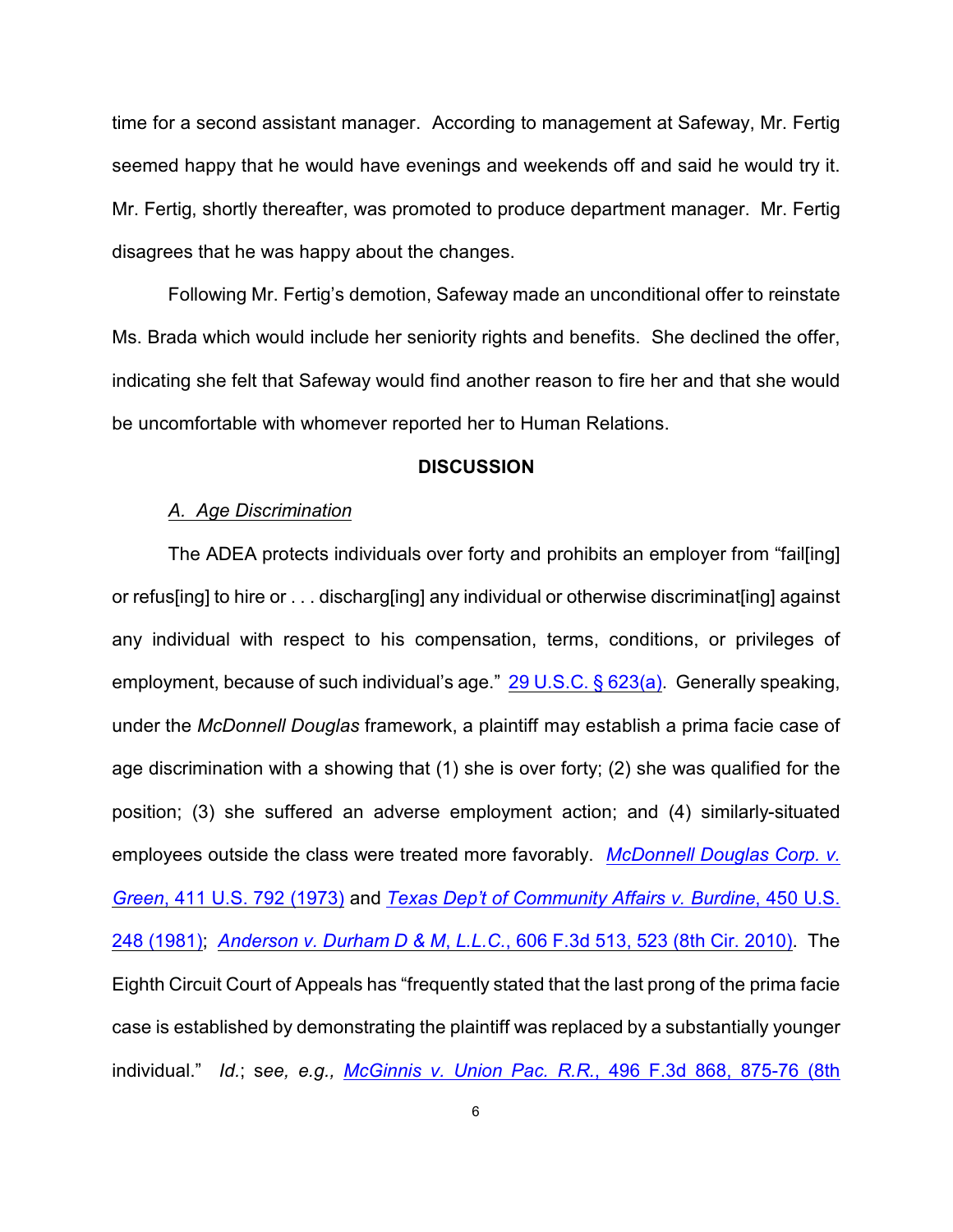Cir.2007); *see also [O'Connor v. Consol. Coin Caterers Corp.](http://www.westlaw.com/find/default.wl?rs=CLWP3.0&vr=2.0&cite=517+U.S.+308)*, 517 U.S. 308, 312-13 (1996)

(prima facie case requires evidence adequate to create inference of discrimination, which cannot be drawn from the replacement of one worker with another worker insignificantly younger). "To establish a disparate treatment claim under the plain language of the ADEA, . . . a plaintiff must prove that age was the 'but-for' cause of the employer's adverse decision." *Gross v. FBL Financial Services, Inc.*[, — U.S. —, 129 S. Ct. 2343, 2350 \(2009\)](http://www.westlaw.com/find/default.wl?rs=CLWP3.0&vr=2.0&cite=129+S.Ct.+2343) (finding the ADEA does not authorize a mixed motives age discrimination claim).

The burden then shifts to the employer to provide a legitimate, nondiscriminatory reason for the adverse employment action. If the employer is able to do so, the burden shifts back to the plaintiff to show pretext. Pretext may be shown with evidence that "the employer's reason for the [adverse employment decision] has changed substantially over time." *Loeb v. Best Buy Co., Inc.*[, 537 F.3d 867, 873 \(8th Cir. 2008\)](http://www.westlaw.com/find/default.wl?rs=CLWP3.0&vr=2.0&cite=537+F.3d+867). An employee can prove that "her employer's articulated justification for an adverse employment action is pretext 'either directly by persuading the court that a discriminatory reason more likely motivated the employer or indirectly by showing that the employer's proffered explanation is unworthy of credence.'" *[Jones v. National Amer. Univ.,](http://www.westlaw.com/find/default.wl?rs=CLWP3.0&vr=2.0&cite=608+F.3d+1039)* 608 F.3d 1039, 1046 (8th Cir. [2010\)](http://www.westlaw.com/find/default.wl?rs=CLWP3.0&vr=2.0&cite=608+F.3d+1039) (quoting *Fitzgerald v. Action, Inc.*[, 521 F.3d 867, 872 \(8th Cir.2008\)](http://www.westlaw.com/find/default.wl?rs=CLWP3.0&vr=2.0&cite=521+F.3d+867).

The court will assume for purposes of this motion that plaintiff has made a prima facie case for elements one through three. The court is not convinced that plaintiff has submitted any evidence of element four. There is no evidence of age discrimination. Ms. Brada was 60 years old when hired by Safeway. Ms. Brada argues that Mr. Fertig was treated differently and allowed to stay. However, Mr. Fertig was 52 years of age at the time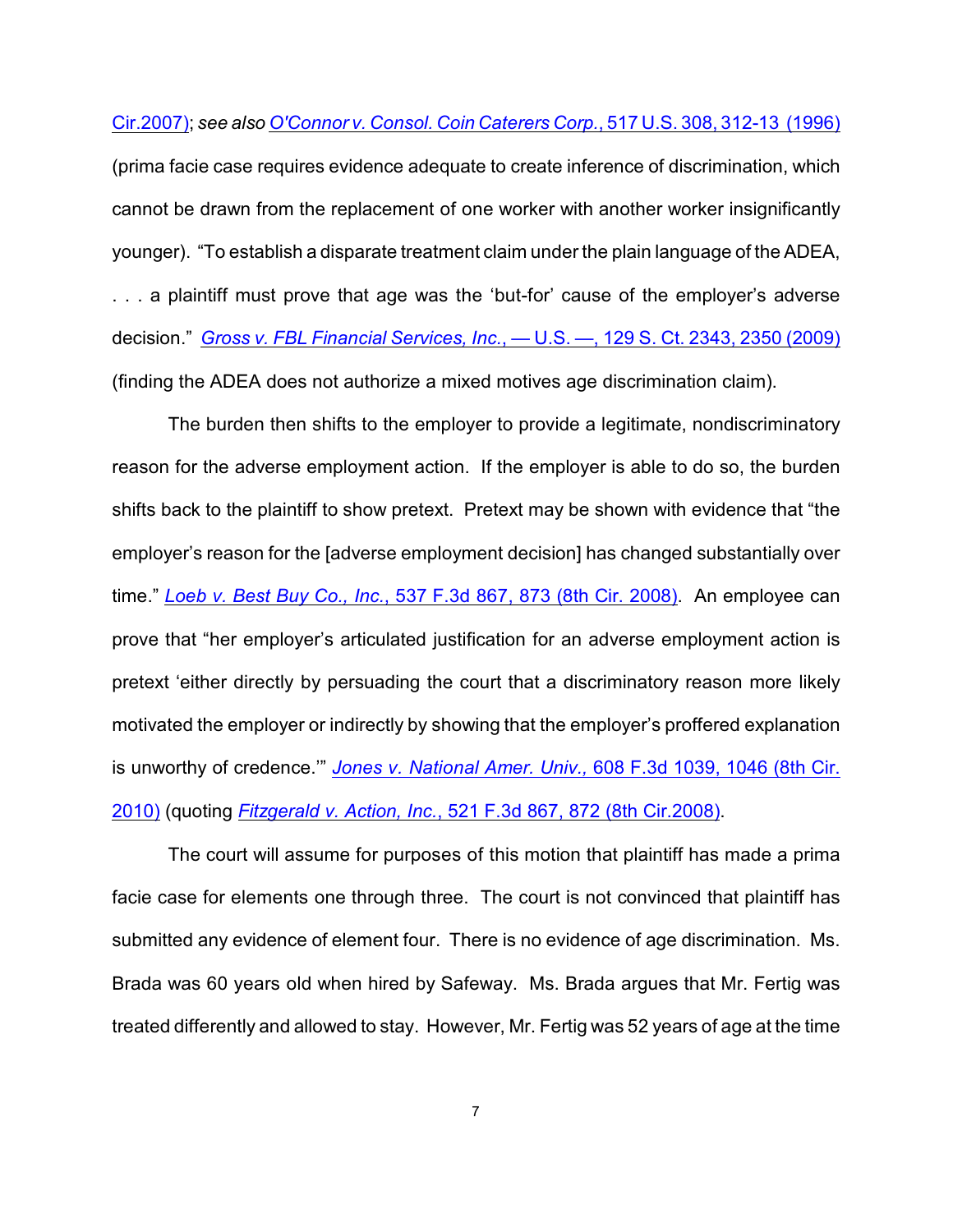of the incidents at question in this lawsuit. The court finds Ms. Brada did not make a prima facie case of age discrimination.

Assuming for the sake of argument that sufficient evidence has been submitted, the court finds that Safeway has presented evidence of a nondiscriminatory reason for its actions. The relationship policy is clear and is not based on any discriminatory motive. It is unlikely that Safeway hired her at age 60 and then decided six months later to fire her on the basis of age. *See [Lowe v. J.B. Hunt Transport, Inc](http://www.westlaw.com/find/default.wl?rs=CLWP3.0&vr=2.0&cite=963+F.2d+173)*., 963 F.2d 173, 175 (8th Cir. [1992\)](http://www.westlaw.com/find/default.wl?rs=CLWP3.0&vr=2.0&cite=963+F.2d+173). Further, Ms. Brada has submitted no evidence of pretext.

The court finds as a matter of law there is not sufficient evidence to submit the issue of age discrimination to the jury for consideration.

#### *B. Retaliation*

Title VII provides that it shall be an unlawful employment practice for any employer to retaliate against an employee or an applicant for employment "because he has opposed any practice made an unlawful employment practice by this subchapter, or because he has made a charge, testified, assisted, or participated in any manner in an investigation, proceeding, or hearing under this subchapter." [42 U.S.C. § 2000e](http://www.westlaw.com/find/default.wl?rs=CLWP3.0&vr=2.0&cite=42+USCA+s+2000e)-3(a). To establish a prima facie claim of retaliation, the plaintiff has to show that: (1) she filed a charge of harassment or engaged in other protected activity; (2) her employer subsequently took an adverse employment action against her; and (3) the adverse action was casually linked to her protected activity. *See Cross v. Cleaver,* [142 F.3d 1059, 1071-72 \(8th Cir. 1998\)](http://www.westlaw.com/find/default.wl?rs=CLWP3.0&vr=2.0&cite=142+F.3d+1059). If the plaintiff makes this showing, the employer must then rebut the presumption by articulating a legitimate, nondiscriminatory reason for the adverse employment action. *Id.*

8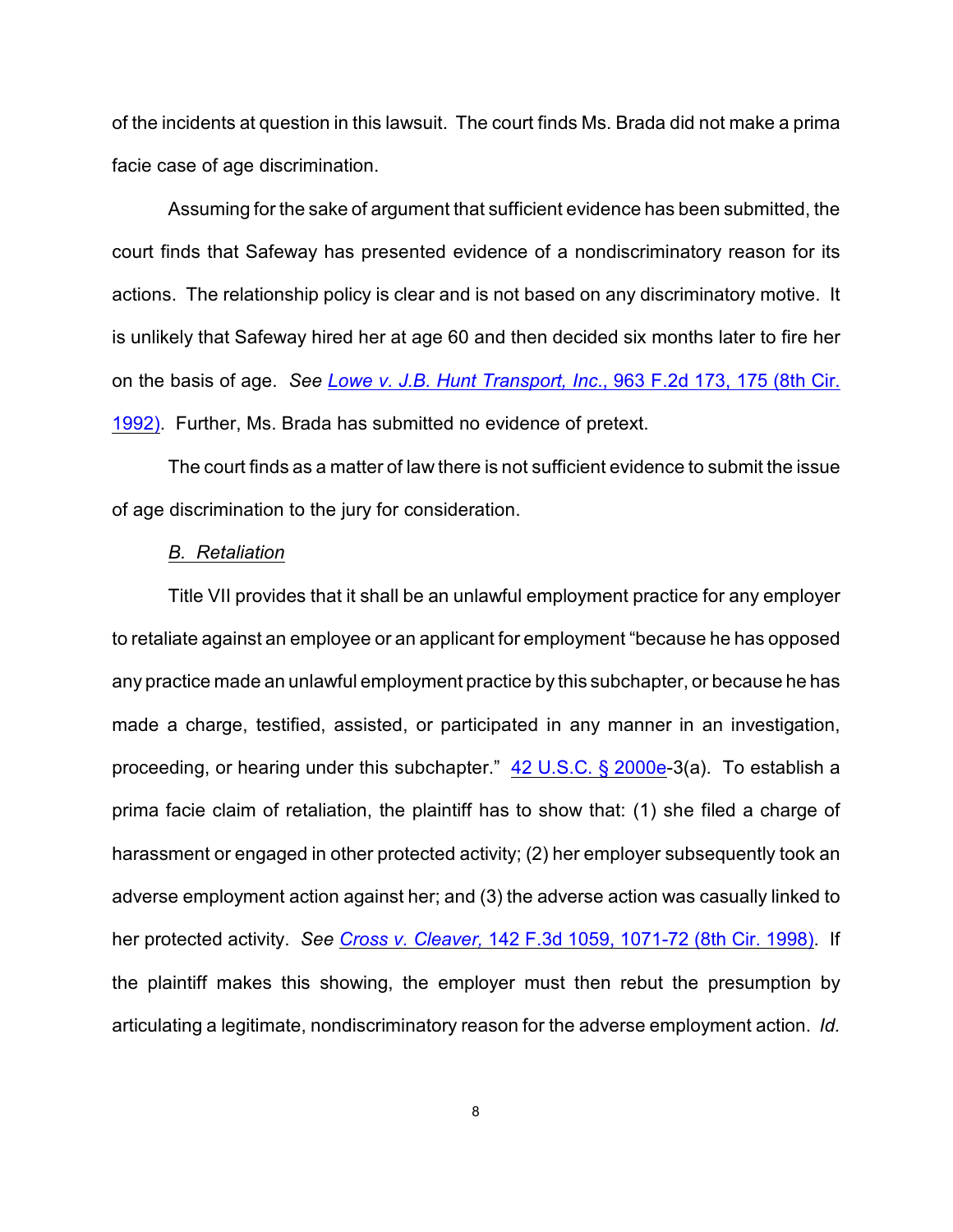at 1071-72. If the employer does this, the burden of production shifts back to the plaintiff to demonstrate that the employer's nondiscriminatory reason is pretextual. *Id.* at 1072.

Ms. Brada's claim of retaliation fails for several reasons. Safeway first argues that Ms. Brada never raised the retaliation claim before the EEOC. Thus, argues Safeway, her claim for retaliation should be dismissed. *See [Stuart v. General Motors Corp](http://www.westlaw.com/find/default.wl?rs=CLWP3.0&vr=2.0&cite=217+F.3d+621)*., 217 F.3d [621, 631 \(8th Cir. 2000\)](http://www.westlaw.com/find/default.wl?rs=CLWP3.0&vr=2.0&cite=217+F.3d+621). This court agrees that Ms. Brada failed to file her claim with the EEOC. See Filing No. [60](http://ecf.ned.uscourts.gov/doc1/11302223030), Ex. G., Attach. 7, EEOC claim. Additionally, because the retaliation claim allegedly occurred after filing the initial claim, Ms. Brada could have amended her claim or filed a new claim. She failed to do so. Accordingly, this claim is dismissed on that basis alone. *See [Muldrow v. Dep't of Defense](http://www.westlaw.com/find/default.wl?rs=CLWP3.0&vr=2.0&cite=333+Fed.Appx.+141)*, 333 Fed. App'x 141, 142 [\(8th Cir. 2009\)](http://www.westlaw.com/find/default.wl?rs=CLWP3.0&vr=2.0&cite=333+Fed.Appx.+141) (where retaliation claim not raised in EEOC complaint, summary judgment affirmed).

Second, even if the court found that failure did not bar her retaliation claim, the claim fails as a matter of law. There is no evidence of retaliatory motive. As evidence of retaliation, Ms. Brada claims that her boyfriend Mr. Fertig was demoted, nearly nine months after the filing of the EEOC charge. The court agrees with Safeway. The period of time between the filing of the EEOC charge and the demotion of Mr. Fertig is nine months. Such a period of time is remote and not likely related to the filing of Ms. Brada's EEOC charge. *See [Kipp v. Missouri Highway and Transp. Com'n](http://www.westlaw.com/find/default.wl?rs=CLWP3.0&vr=2.0&cite=280+F.3d+893)*., 280 F.3d 893, 897 (8th [Cir. 2002\)](http://www.westlaw.com/find/default.wl?rs=CLWP3.0&vr=2.0&cite=280+F.3d+893) (two-month period of time between filing and termination dilutes inference of causation). Further, Safeway has offered evidence of nondiscriminatory reasons for the demotion of Mr. Fertig, as previously set forth in this Memorandum and Order, as to why Mr. Fertig did not receive the promotion. Ms. Brada has offered little, if any, evidence of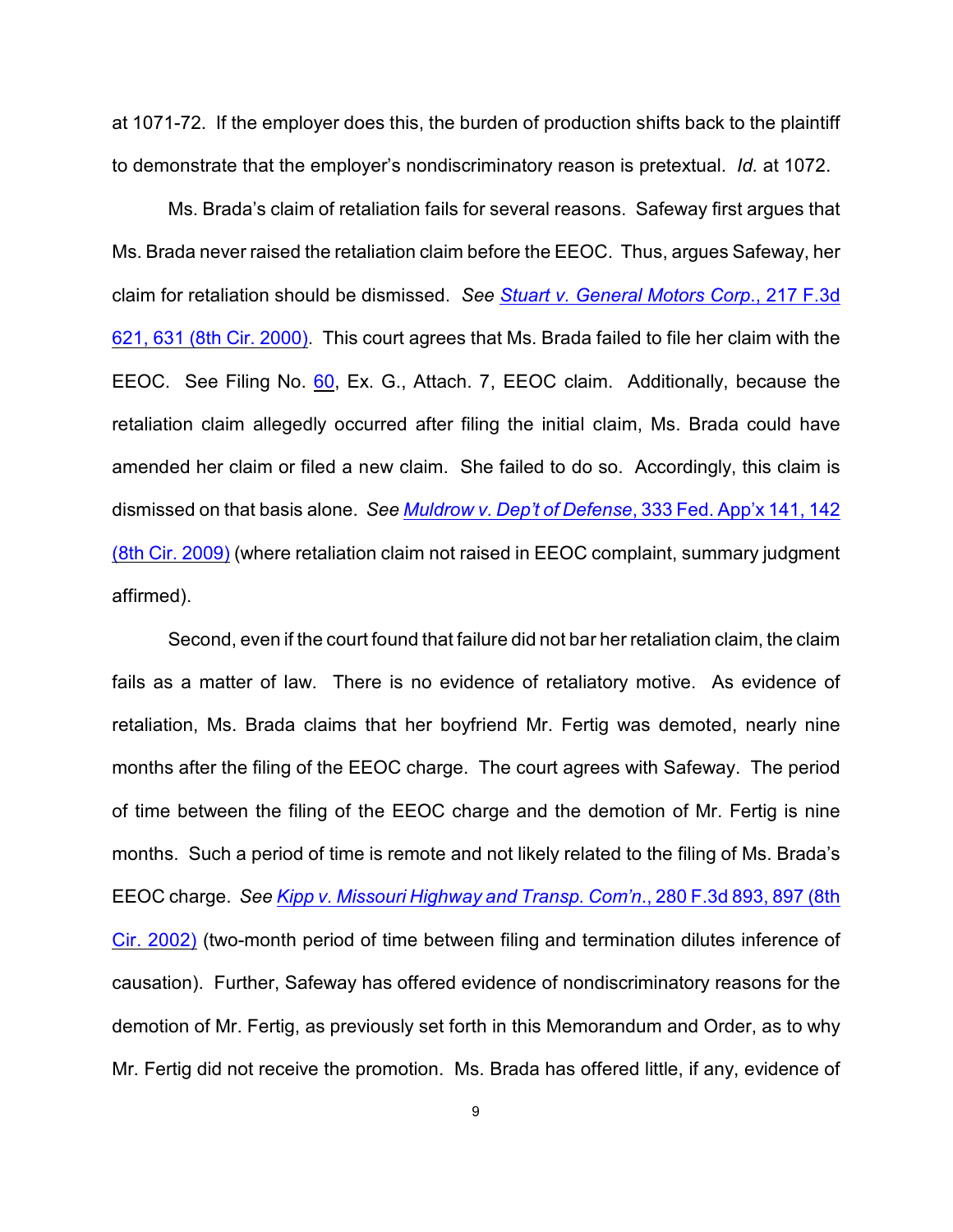pretext. *See Logan v. Liberty Healthcare Corp*[., 416 F.3d 877, 881 \(8th Cir. 2005\)](http://www.westlaw.com/find/default.wl?rs=CLWP3.0&vr=2.0&cite=416+F.3d+877) (pretext requires more substantial evidence than a prima facie case requires). Accordingly, the court likewise finds that this claim fails as a matter of law.

Third, and more bothersome, Ms. Brada makes no allegations that she has personally suffered any retaliation for filing with the EEOC. The only assertion is that Mr. Fertig experienced a demotion. There must be some evidence that would give rise to an inference of retaliatory motive, but Ms. Brada had resigned her employment with Safeway some months before the alleged retaliation occurred. *See Kipp*[, 280 F.3d at 897](http://www.westlaw.com/find/default.wl?rs=CLWP3.0&vr=2.0&cite=280+F.3d+897). This is nothing more than a temporal connection. Mr. Fertig is not part of this lawsuit. Ms. Brada cannot assert Mr. Fertig's rights in this lawsuit but must assert her rights and make the causal connection as it relates to her.

The court finds that even when viewing the allegations of Ms. Brada in the light most favorable to her, her claim of retaliation fails as a matter of law for all of the reasons set forth herein.

#### *C. Gender Discrimination*

The Supreme Court established the same three-step framework for analyzing gender discrimination in the workplace. *[McDonnell Douglas Corp. v. Green](http://www.westlaw.com/find/default.wl?rs=CLWP3.0&vr=2.0&cite=411+U.S.+792)*, 411 U.S. 792 [\(1973\)](http://www.westlaw.com/find/default.wl?rs=CLWP3.0&vr=2.0&cite=411+U.S.+792) and *[Texas Dep't of Community Affairs v. Burdine](http://www.westlaw.com/find/default.wl?rs=CLWP3.0&vr=2.0&cite=450+U.S.+248)*, 450 U.S. 248 (1981). Under the burden-shifting framework, the plaintiff in the present case must establish: (1) that she is a member of a protected class, (2) that she was meeting the employer's legitimate job expectations, (3) that she suffered an adverse employment action, and (4) that similarly situated employees outside the protected class were treated differently. *[Tolen v. Ashcroft,](http://www.westlaw.com/find/default.wl?rs=CLWP3.0&vr=2.0&cite=377+F.3d+879)* [377 F.3d 879, 882 \(8th Cir. 2004\)](http://www.westlaw.com/find/default.wl?rs=CLWP3.0&vr=2.0&cite=377+F.3d+879). The Eighth Circuit has stated that a plaintiff must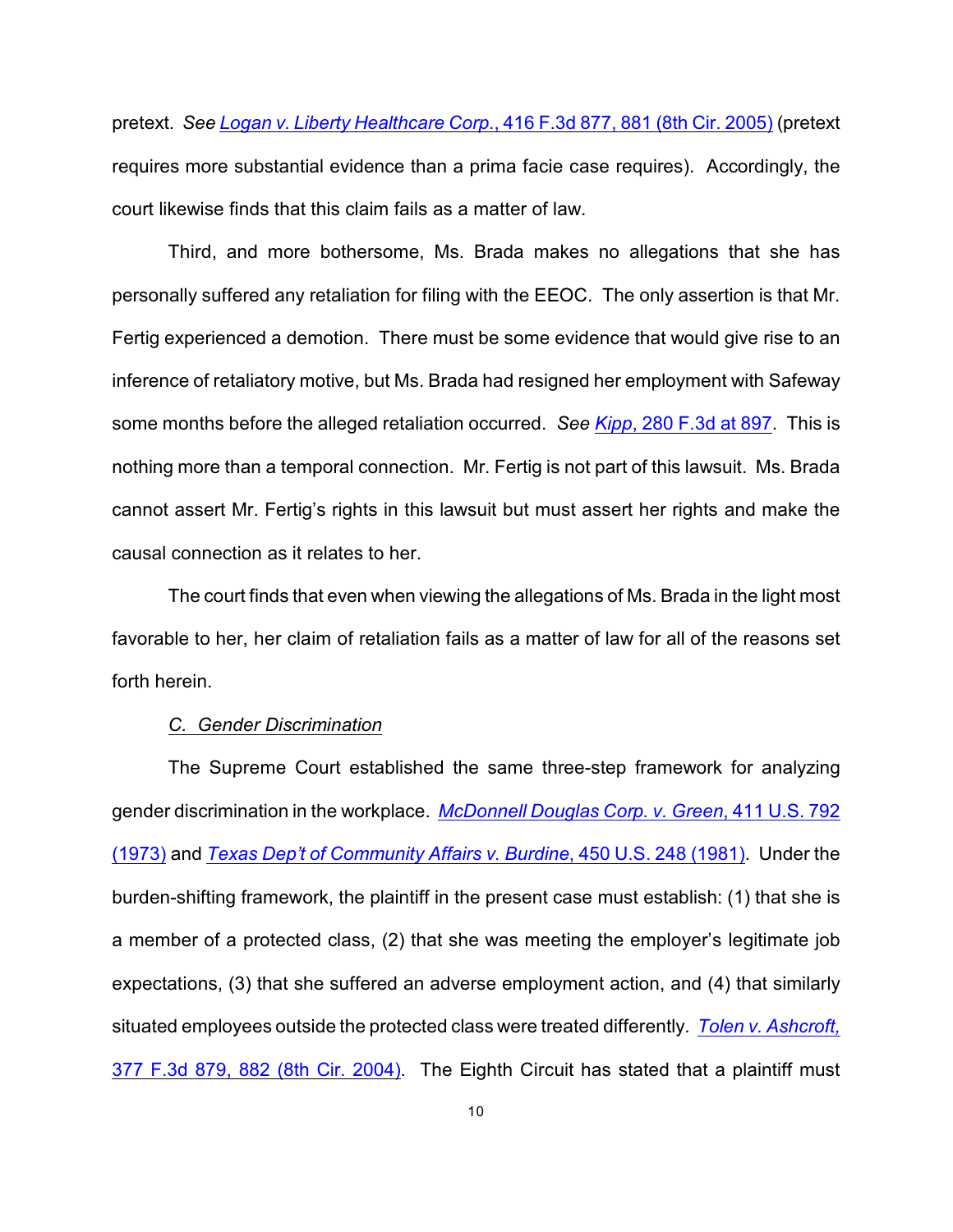establish a prima facie case of discrimination, which creates a presumption that the employer unlawfully discriminated against the employee. *Id.* The burden then shifts to the employer to show a nondiscriminatory reason for the adverse action and then back to the plaintiff to show that the articulated reason is merely a pretext for discrimination. *Id*.

The court finds that Ms. Brada is a member of the protected class; she is qualified for her job; she received adverse employment action; and her male boyfriend, Mr. Fertig, remained on the job. Ms. Brada has no other evidence of gender discrimination.

The court will assume that Ms. Brada made a prima facie case of gender discrimination. The burden then shifts to Safeway. Safeway argues that management believed that Ms. Brada chose to find other employment. Safeway has a clear policy concerning relationships with managers and direct line employees, and the evidence as presented shows that management believed Ms. Brada was seeking employment elsewhere. The court finds that Safeway has met its burden and thus the burden shifts to Ms. Brada to show pretext. Ms. Brada contends that she never intended to resign and that Mr. Fertig was not treated in the same way as they treated her. Mr. Fertig disagrees with some of Safeway's contentions about whether he said Ms. Brada was looking for another job. There is conflicting evidence in this regard. Mr. Fertig claims he was willing to step down. Ms. Brada said she was discharged and did not tell management she was looking for another job. Safeway disagrees and contends they believed she chose to resign and also argue they had those conversations with Mr. Fertig. Accordingly, the court finds that there is a material issue of fact in this regard. The court believes the issue of gender discrimination is a jury question and will deny the motion for summary judgment as to this claim.

11